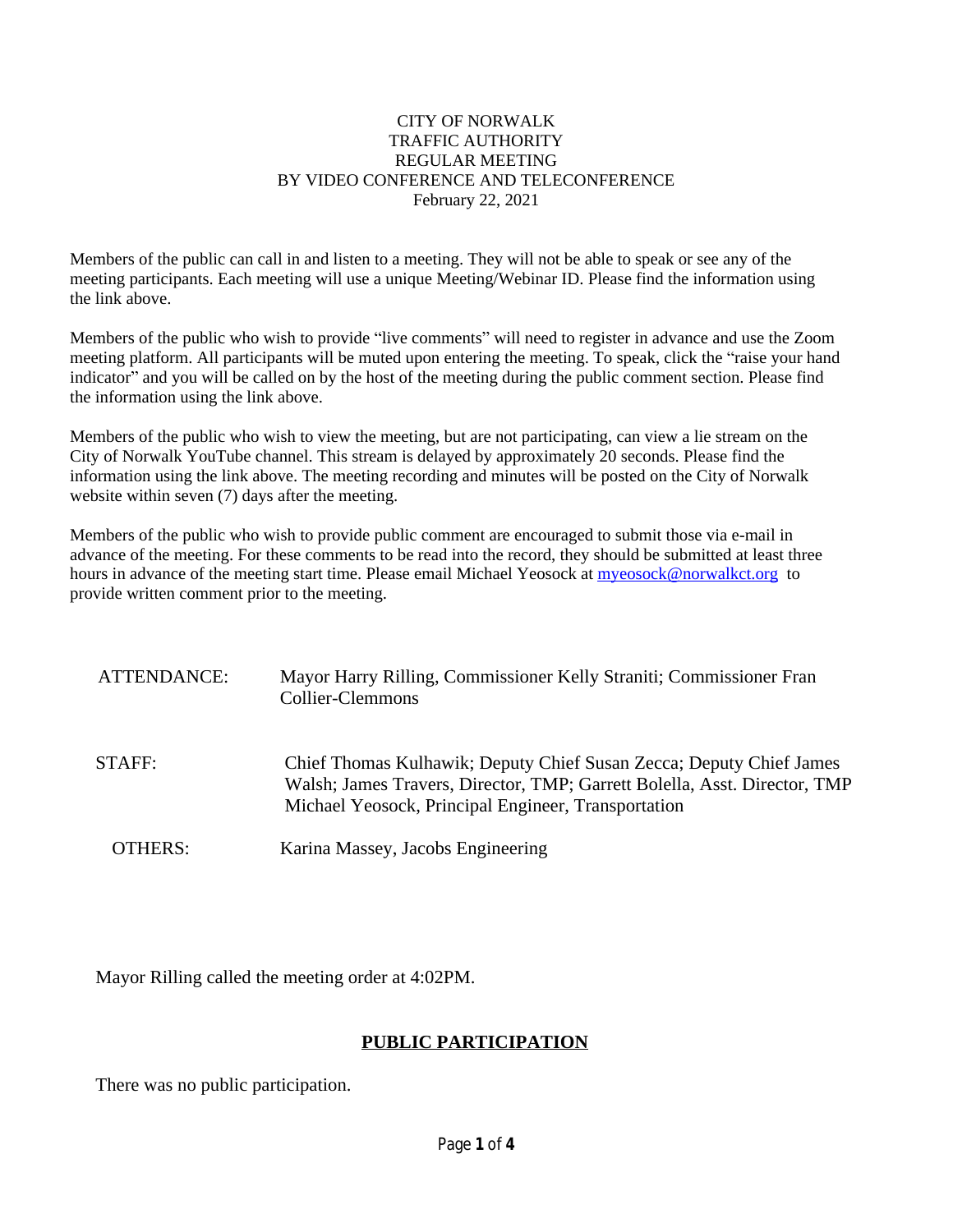### **BUSINESS**

## **1. APPROVE THE MINUTES OF THE TRAFFIC AUTHORITY MEETING OF MONDAY, JANUARY 25, 2021.**

### **\*\*COMMISSIONER STRANITI MOVED TO APPROVE THE MINUTES AS SUBMITTED. \*\* THE MOTION PASSED UNANIMOUSLY.**

## **2. APPROVE TEMPORARY ROAD CLOSURE OF OLD TROLLEY LANE FROM WITCH LANE TO WILSON AVENUE MONDAY THROUGH FRIDAY FROM 7:00AM TO 5:00PM FOR APPROXIMATELY TWO WEEKS FOR SANITARY SEWER SYSTEM REPAIRS TENTATIVELY BEGINNING MARCH 1, 2021**

Ms. Massey said she is working with the WPCA on the sanitary sewer improvements project and there is a heavily deteriorated manhole on Old Trolley Way along with an undersized pipe and in order to replace these we will need to close off a portion of Old Trolley Way. She presented the traffic plan and said where the work will be taking place is not in front of anyone's house and we are proposing to close the road from the beginning of the excavation to the end of it and will need to close the road to traffic from Old Trolley Way to Tory Hill Lane and Witch Lane, but will keep alternating traffic and the contractor wanted to make everyone aware that it will cause some delays with having alternating traffic but will at least be able to maintain some kind of traffic flow through the intersection. She said the detour will start at the intersection of Old Trolley Way and Wilson Avenue and will be directed up Wilson Avenue to Witch Lane.

Chief Kulhawik asked if the residents will need to have access. Ms. Massey said the work will not be in front of anyone's house and all the residents in the area will have access to their house.

Commissioner Collier-Clemmons asked if there will be police officers on site that will allow only residents to enter and exit on Old Trolley Way, and will the residents be apprised of the project. Ms. Massey said "yes" and that notices will go out as soon as there is a concreate date set to begin the project and plan is to have two officers at different locations and they will also be supplemented with three flaggers.

**\*\* COMMISSIONER COLLIER-CLEMMONS MOVED TO APPROVE THE TEMPORARY ROAD CLOSURE OF OLD TROLLEY LANE FROM WITCH LANE TO WILSON AVENUE MONDAY THROUGH FRIDAY FROM 7:00AM TO 5:00PM FOR APPROXIMATELY TWO WEEKS FOR SANITARY SEWER SYSTEM REPAIRS TENTATIVELY BEGINNING MARCH 1, 2021.**

**\*\* THE MOTION PASSED UNANIMOUSLY.**

#### **DISCUSSION ITEMS**

## **1. GREGORY BLVD. AT MARVIN ST./FIFTH STREET YIELD SIGN**

Mayor Rilling said this was brought as an informational item for a traffic pattern change but was changed without being voted on by the Traffic Authority. He said he has received several complaints from the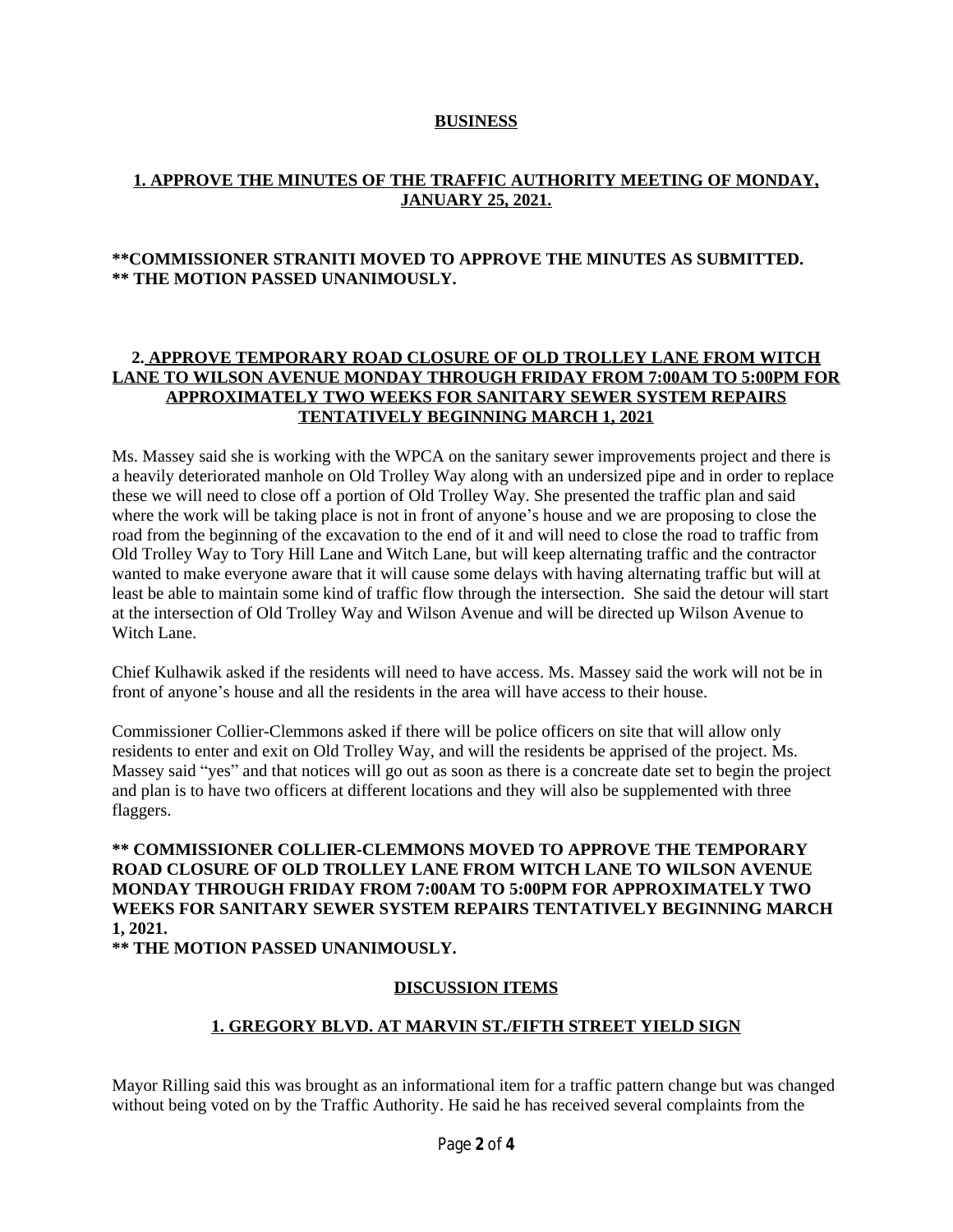neighbors and as he went through the area and looked at it he too had some concerns. He said this traffic pattern had existed for many years and apparently was changed without having a Traffic Authority vote and it is now being described as a roundabout but is more of a rotary.

#### **\*\* COMMISSIONER COLLIER- CLEMMONS MOVED TO SUSPEND THE RULES TO ADD AN ITEM TO THE AGENDA. \*\* THE MOTION PASSED UNANIMOUSLY.**

Mayor Rilling asked Mr. Travers if he has had an opportunity to look at the new pattern. Mr. Travers said "yes" and he had reviewed it with Mr. Yeosock and he had planned for a paint installation in the spring that would have it function more as a roundabout and he thinks that more markings in the roadway are required for people to have a better understanding. He requested that this be an agenda item for his group to look at for a long term solution because there are some improvements that could be noted around there. He said that consistency will bring a safer motive transportation so yielding upon entering is a standard mode. He said that he believes Mr. Yeosock had presented a diagram of his plans and he can go over them with the commission which may provide some clarity.

Mayor Rilling said that he had requested accident data for the traffic circle and it seems there were 11 accidents in just over four years which were relatively minor in nature, and he has a concern with the yield sign at Fifth Street @ Gregory Boulevard which is very confusing and he does not think there is proper signage. He suggested taking Mr. Travers recommendation and vote to have the rotary returned to its previous standard and have them do a more comprehensive study and present a more detailed plan to the Traffic Authority.

Commissioner Straniti said she agrees and it should go back to the way it was because she was recently in the area and found it to be very confusing so if it does change moving forward there needs to be some clear signage installed.

Commissioner-Clemmons asked when this was changed and if any notices were given to the residents in the area. Mr. Yeosock said that officers were in the area when the work was being done for the change. Commissioner Collier-Clemmons asked if the residents were apprised of the change prior to the installation. She said if it is confusing to the Commissioner, Mayor Rilling and to the residents we need to take it back to where it was and start over with some clarity.

# **\*\* COMMISSIONER COLLIER-CLEMMONS MOVED TO APPROVE BRINGING THE ROTARY BACK TO ITS PREVIOUS CONDITION WHICH WILL INCLUDE REMOVING THE YIELD SIGNS ON GREGORY BLVD. AND ON MARVIN STREET ENTERING GREGORY BLVD. AND INSTALLING A YIELD SIGN ON THE WESTERN SIDE OF THE ROTARY.**

**\*\* THE MOTION PASSED UNANIMOUSLY.**

# **2. STRAWBERRY HILL AVENUE AT FITCH STREET-ROUNDABOUT CONCEPT PLAN**

Mr. Yeosock presented a concept for the possibility of installing a roundabout on Strawberry Hill @ Fitch Street. He said the East Norwalk Neighborhood Association had requested it but it is currently just a concept plan because there is no funding for it at this time.